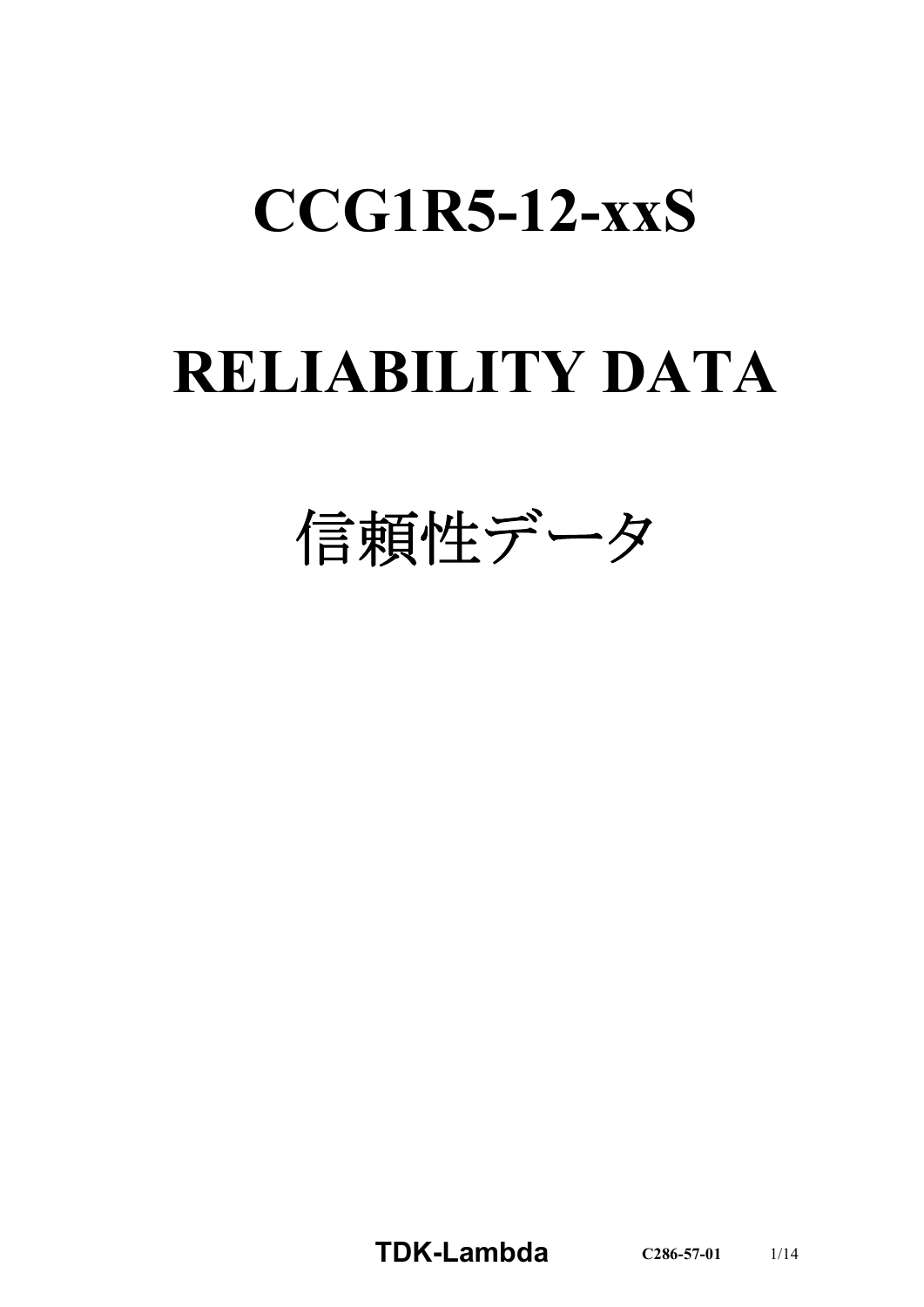#### **INDEX**

#### PAGE

| 3. 主要部品温度上昇值 Main Components Temperature Rise $\Delta T$ List ··············· 8 |                |
|---------------------------------------------------------------------------------|----------------|
| 4. アブノーマル試験 Abnormal Test …………………………………………………… 9                                |                |
| 5. ノイズシミュレート試験 Noise Simulate Test ……………………………………                               | $\frac{12}{2}$ |
| 6. その他試験 Other Test ……………………………………………………… 14                                    |                |

使用記号 Terminology Used

|       | +Vin …… + 入力端子                 | + Input Terminal                   |
|-------|--------------------------------|------------------------------------|
|       | -Vin ……… 入力端子                  | - Input Terminal                   |
|       | RC •・・・・・・・ リモートON/OFFコントロール端子 | Remote ON/OFF Control Terminal     |
|       | +Vout …… + 出力端子                | $+$ Output Terminal                |
|       | -Vout ……… 出力端子                 | - Output Terminal                  |
|       | TRM …… 出力電圧外部可変用端子             | Output Voltage Adjustment Terminal |
|       | FG …… フレームグラウンド                | Frame GND                          |
| $\pm$ | . 接地                           | Earth                              |
|       |                                |                                    |

※記載のデータは代表機種の測定結果ですが、全ての製品はほぼ同等の特性です。

当社標準測定条件における結果であり、参考値としてお考え願います。

The data is the measurement result of a representative model,

but all products show almost the same characteristics.

Test results are reference data based on our standard measurement condition.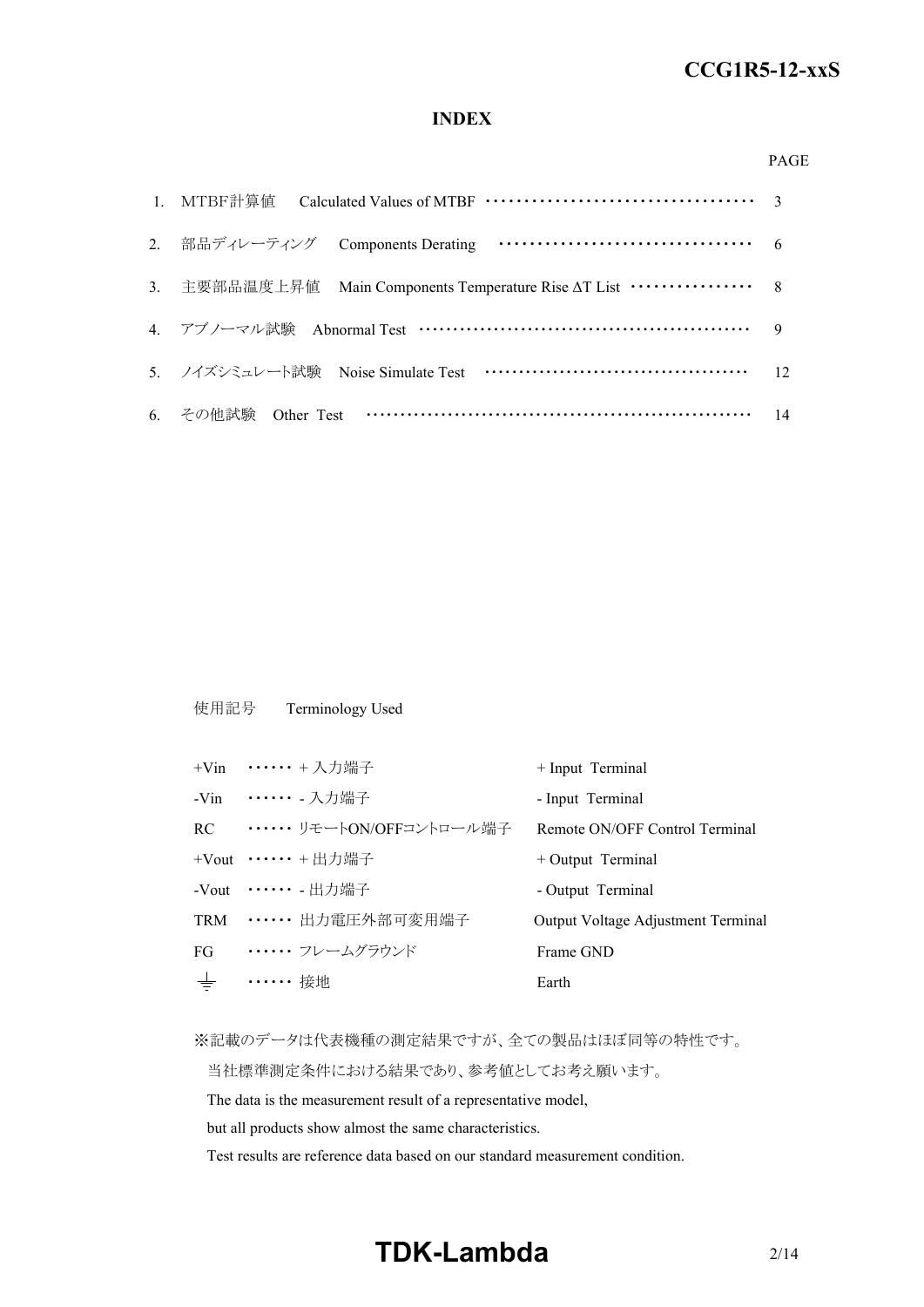#### **1. MTBF**計算値 **Calculated Values of MTBF**

**MODEL : CCG1R5-12-05S, CCG1R5-12-12S**

#### **(1)** 算出方法 **Calculating Method**

Telcordiaの部品ストレス解析法(\*1)で算出されています。 故障率λssは、それぞれの部品ごとに電気ストレスと動作温度によって決定されます。 Calculated based on parts stress reliability prediction of Telcordia(\*1). Individual failure rate λss is calculated by the electric stress and temperature rise of the each devices.

> \*1: Telcordia document "Reliability Prediction Procedure for Electronic Equipment" (Document number SR-332,Issue3)

$$
\langle \hat{\mathbf{g}} | \mathbf{H} \mathbf{x} \rangle \qquad MTBF = \frac{1}{\lambda_{equip}} = \frac{1}{\pi_E \sum_{i=1}^{m} N_i \cdot \lambda_{ssi}} \times 10^9 \qquad \text{iff } (\text{hours})
$$
\n
$$
\lambda_{ssi} = \lambda_{Gi} \cdot \pi_{Qi} \cdot \pi_{Si} \cdot \pi_{Ti}
$$

$$
\lambda_{\text{equip}} : \hat{\pm} \circledR \circledR \circledR \circledR
$$
\n
$$
\lambda_{\text{equip}}
$$
\n
$$
\therefore \quad \text{Total Equipment failure rate (FITs = Failure in 109 hours)}
$$

<sup>l</sup>*Gi* : i 番目の部品に対する基礎故障率 Generic failure rate for the ith device

- <sup>p</sup>*Qi* : i番目の部品に対する品質ファクタ Quality factor for the ith device
- <sup>p</sup>*Si* : i番目の部品に対するストレスファクタ Stress factor for the ith device
- <sup>p</sup>*Ti* : i番目の部品に対する温度ファクタ Temperature factor for the ith device
- *m* : 異なる部品の数 Number of different device types
- *Ni* : i番目の部品の個数 Quantity of ith device type
- <sup>p</sup>*<sup>E</sup>* : 機器の環境ファクタ Equipment environmental factor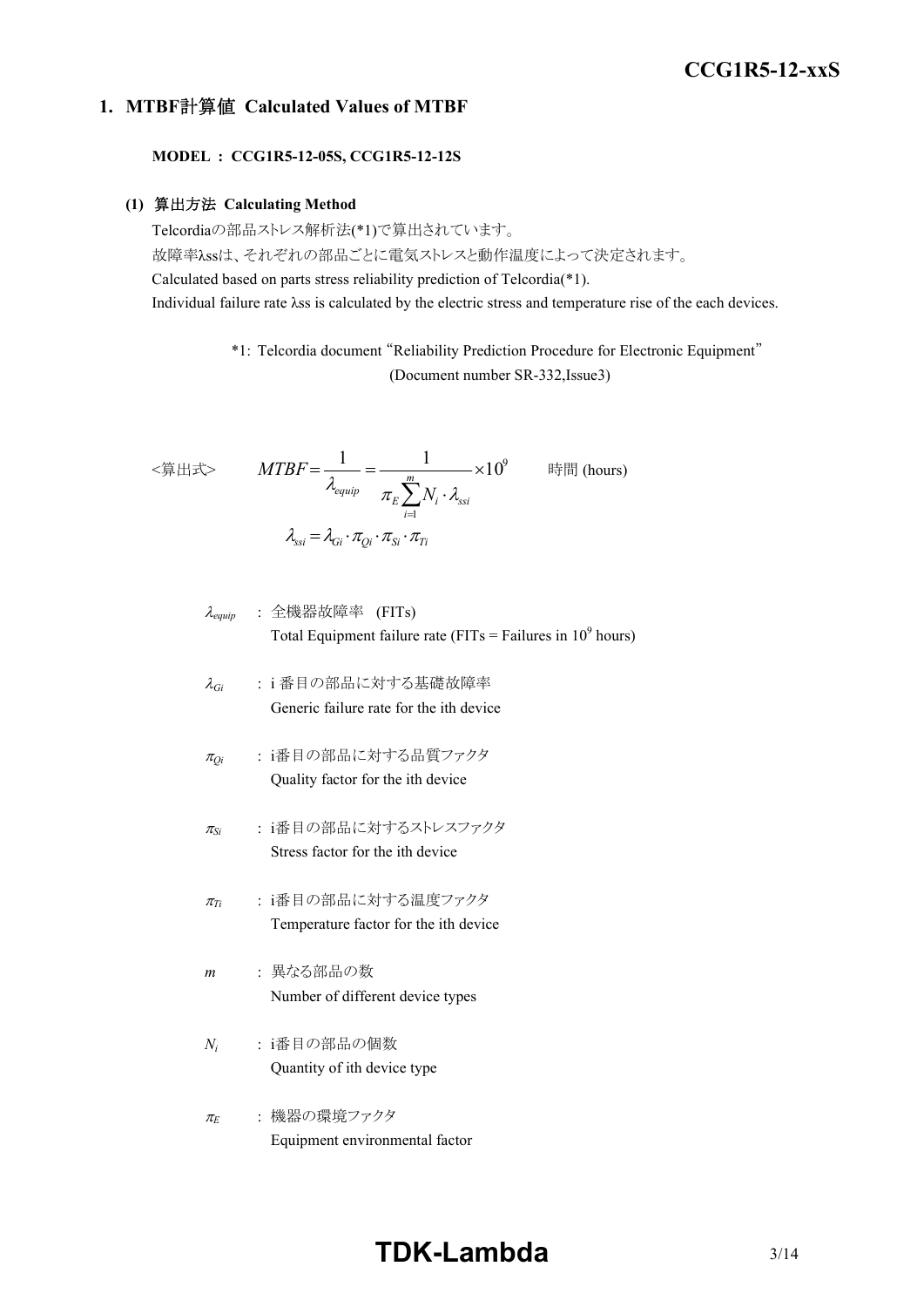#### **(2) MTBF**値 **MTBF Values**

- 条件 Conditions
	- · 入力電圧 : 12VDC ·環境ファクタ : GF (Ground, Fixed) Input Voltage Environmental Factor



#### **(2)-1 CCG1R5-12-05S**

| Ambient        |                             | <b>MTBF</b>                   |  |  |  |  |
|----------------|-----------------------------|-------------------------------|--|--|--|--|
| temperature    | Output Current: 0.15A (50%) | Output Current : 0.30A (100%) |  |  |  |  |
| $25^{\circ}$ C | 18,357,993 (hours)          | 16,841,240 (hours)            |  |  |  |  |
| $40^{\circ}$ C | 12,152,516 (hours)          | 11,047,098 (hours)            |  |  |  |  |
| $60^{\circ}$ C | 6,179,885 (hours)           | 5,495,029 (hours)             |  |  |  |  |
| $85^{\circ}$ C | 2,103,263 (hours)           | 1,832,308 (hours)             |  |  |  |  |
| $92.5$ °C      | 1,442,776 (hours)           |                               |  |  |  |  |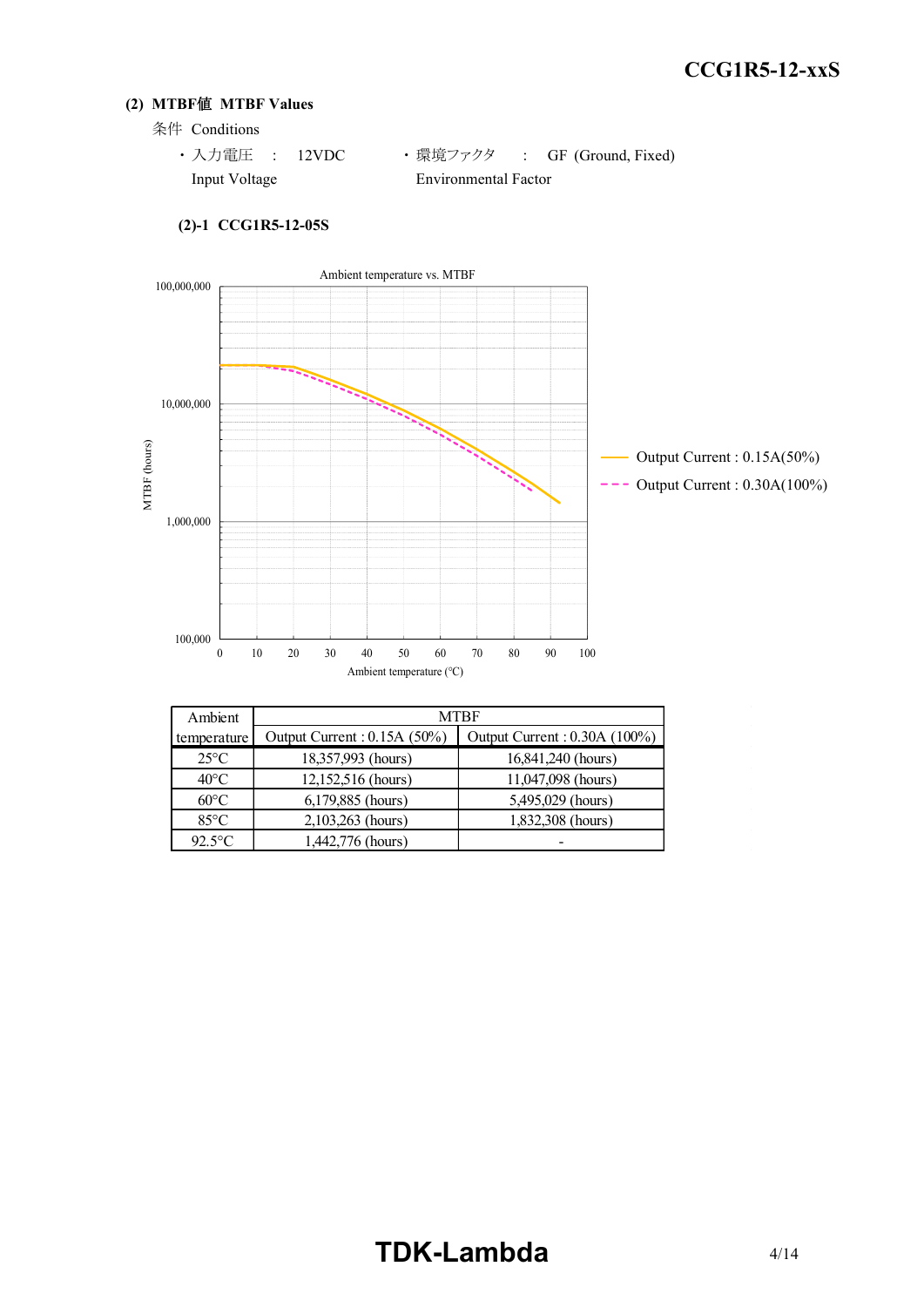#### **(2)-2 CCG1R5-12-12S**



| Ambient        |                              | <b>MTBF</b>                   |  |  |  |  |
|----------------|------------------------------|-------------------------------|--|--|--|--|
| temperature    | Output Current: 0.065A (50%) | Output Current : 0.13A (100%) |  |  |  |  |
| $25^{\circ}$ C | 18,058,969 (hours)           | 16,666,410 (hours)            |  |  |  |  |
| $40^{\circ}$ C | 11,917,471 (hours)           | 10,929,488 (hours)            |  |  |  |  |
| $60^{\circ}$ C | 5,994,916 (hours)            | 5,416,651 (hours)             |  |  |  |  |
| $85^{\circ}$ C | 2,012,333 (hours)            | 1,797,075 (hours)             |  |  |  |  |
| $92.5$ °C      | 1,377,182 (hours)            |                               |  |  |  |  |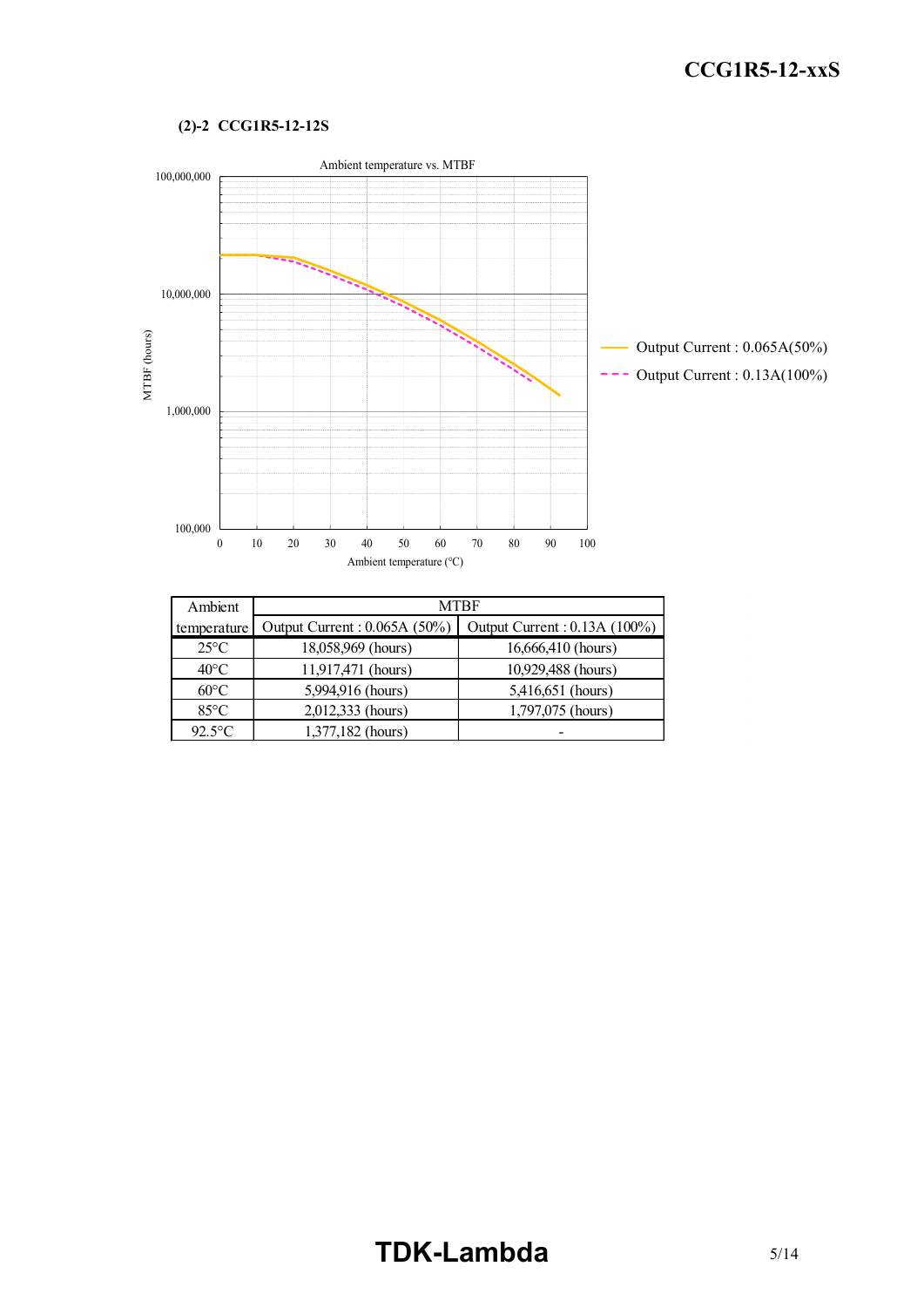## **2.** 部品ディレーティング **Components Derating**

**MODEL : CCG1R5-12-05S, CCG1R5-12-12S**

#### **(1)** 算出方法 **Calculating Method**

- (a) 測定方法 Measuring Method
	- ・ 入力電圧 : 12VDC ・ 出力電流 : CCG1R5-12-05S 0.3A (100%) Input Voltage Output Current CCG1R5-12-12S 0.13A (100%) • 周囲温度 : 85°C · 哈却法 : 自然空冷 Ambient Temperature Cooling Natural Convection ・ 取り付け : 水平置き Mounting Horizontal
- (b) 半導体 Semiconductors

ケース温度、消費電力、熱抵抗より使用状態の接合点温度を求め最大定格、接合点温度との比較を 求めました。

Compared with maximum junction temperature and actual one which is calculated based on case temperature, power dissipation and thermal impedance.

- (c) IC、抵抗、コンデンサ等 IC, Resistors, Capacitors, etc. 周囲温度、使用状態、消費電力など、個々の値は設計基準内に入っています。 Ambient temperature, operating condition, power dissipation and so on are within derating criteria.
- (d) 熱抵抗算出方法 Calculating method of thermal impedance

|                                     | $\theta_{j-a} = \frac{T_j(\text{max}) - T_a}{P_i(\text{max})}$ $\theta_{j-l} = \frac{T_j(\text{max}) - T_l}{P_i(\text{max})}$<br>$\theta_{j-c} = \frac{T_j(\text{max}) - T_c}{P_i(\text{max})}$ |
|-------------------------------------|-------------------------------------------------------------------------------------------------------------------------------------------------------------------------------------------------|
| $T_c$                               | : ディレーティングの始まるケース温度 一般に25℃<br>Case Temperature at Start Point of Derating; 25°C in General                                                                                                      |
| $T_a$                               | : ディレーティングの始まる周囲温度 一般に25℃<br>Ambient Temperature at Start Point of Derating; 25°C in General                                                                                                    |
| $T_{I}$                             | : ディレーティングの始まるリード温度 一般に25°C<br>Lead Temperature at Start Point of Derating; 25°C in General                                                                                                     |
| $(P_{ch}(\text{max}))$              | $P_i$ (max) : 最大接合点(チャネル)損失<br>Maximum Junction (channel) Dissipation                                                                                                                           |
| $(T_{ch}(\text{max}))$              | $T_i$ (max) : 最大接合点(チャネル)温度<br>Maximum Junction (channel) Temperature                                                                                                                           |
| $\theta_{i-c}$<br>$(\theta_{ch-c})$ | : 接合点(チャネル)からケースまでの熱抵抗<br>Thermal Impedance between Junction (channel) and Case                                                                                                                 |
| $\theta_{i-a}$<br>$(\theta_{ch-a})$ | : 接合点から周囲までの熱抵抗<br>Thermal Impedance between Junction (channel) and Air                                                                                                                         |
| $\theta_{i-l}$<br>$(\theta_{ch-l})$ | : 接合点からリードまでの熱抵抗<br>Thermal Impedance between Junction (channel) and Lead                                                                                                                       |

## **TDK-Lambda** 6/14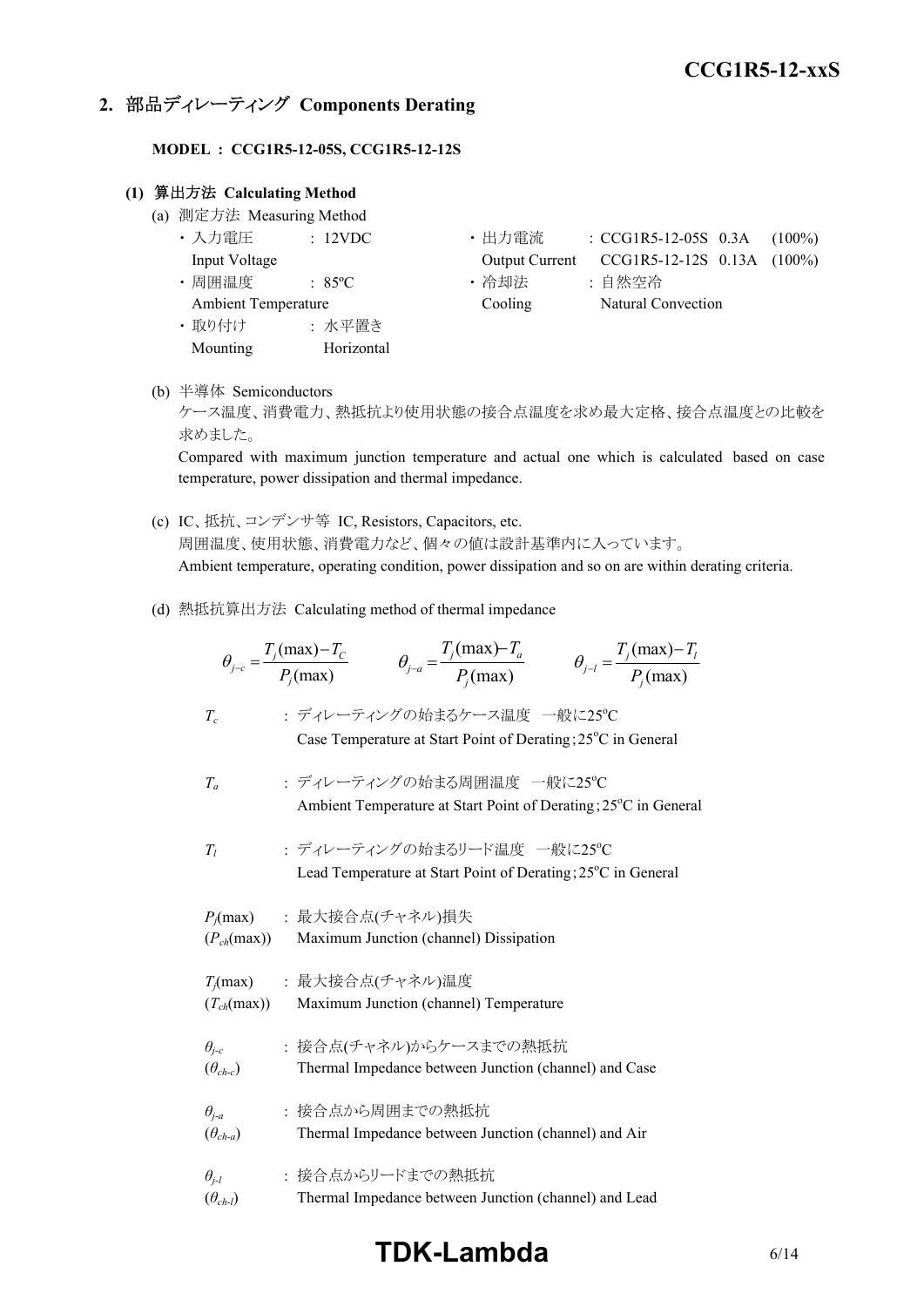### **(2)** 部品ディレーティング表 **Components Derating List**

#### **(2)-1 CCG1R5-12-05S**

| 部品番号              | 部品名                 | 最大定格                     | 使用状態                   | ディレーティング率       |
|-------------------|---------------------|--------------------------|------------------------|-----------------|
| Location No.      | Part Name           | Maximum Rating           | <b>Actual Rating</b>   | Derating Factor |
|                   | <b>CHIP MOS FET</b> | $Tj(max)$ : 150°C        | $102.8$ <sup>o</sup> C | 68.5%           |
| D <sub>10</sub> 1 | <b>CHIP SBD</b>     | $Tj(max)$ : 150 °C       | $107.3$ <sup>o</sup> C | 71.5%           |
| Al                | <b>CHIP IC</b>      | $Tj(max)$ : 150 °C       | $101.7$ <sup>o</sup> C | 67.8%           |
| A <sub>101</sub>  | <b>CHIP IC</b>      | $Tj(max)$ : 150 °C       | 96.8°C                 | 64.5%           |
| PC <sub>1</sub>   | <b>CHIP COUPLER</b> | Tj(max): $125^{\circ}$ C | 98.1°C                 | 78.5%           |

#### **(2)-2 CCG1R5-12-12S**

| 部品番号             | 部品名                 | 最大定格               | 使用状態                   | ディレーティング率       |
|------------------|---------------------|--------------------|------------------------|-----------------|
| Location No.     | Part Name           | Maximum Rating     | <b>Actual Rating</b>   | Derating Factor |
| ΟI               | <b>CHIP MOS FET</b> | $Tj(max)$ : 150°C  | $105.1$ <sup>o</sup> C | $70.1\%$        |
| D <sub>101</sub> | <b>CHIP SBD</b>     | $Tj(max)$ : 150 °C | $103.9$ °C             | 69.2%           |
| Al               | <b>CHIP IC</b>      | $Tj(max)$ : 150°C  | $101.7$ <sup>o</sup> C | 67.8%           |
| A <sub>101</sub> | <b>CHIP IC</b>      | $Tj(max)$ : 150 °C | 96.8°C                 | 64.5%           |
| PC <sub>1</sub>  | <b>CHIP COUPLER</b> | $Ti(max)$ : 125 °C | 98.1°C                 | 78.5%           |

# **TDK-Lambda** 7/14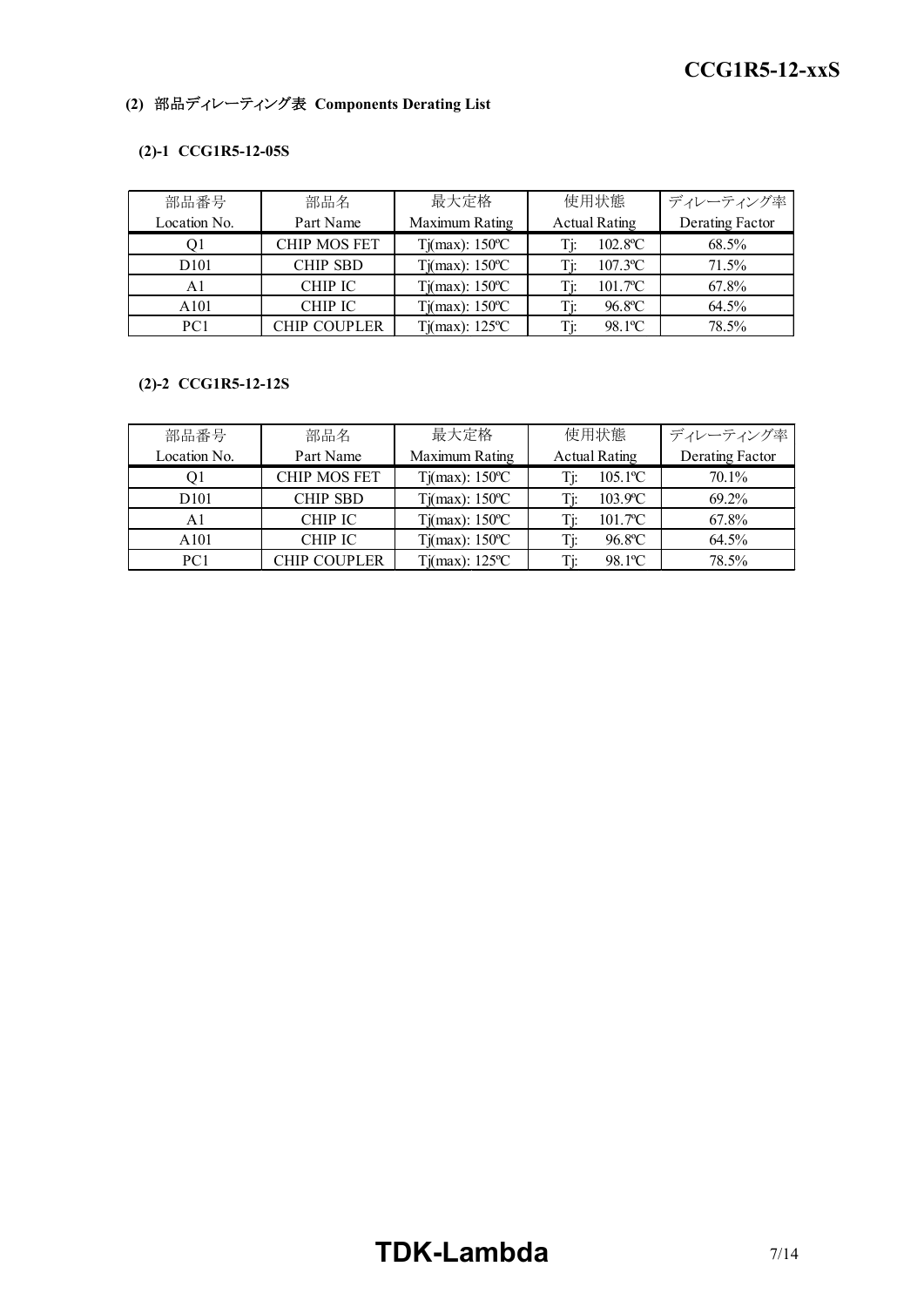#### *INSTRUCTION MANUAL* **3.** 主要部品温度上昇値 **Main Components Temperature Rise ΔT List**

**MODEL : CCG1R5-12-05S, CCG1R5-12-12S**





#### **(2)** 測定結果 **Measuring Results**

**(2)-1 CCG1R5-12-05S**

| 部品番号              | 部品名                 | 温度上昇值 ΔT              |  |  |  |
|-------------------|---------------------|-----------------------|--|--|--|
| Location No.      | Part Name           | Temperature Rise      |  |  |  |
| 01                | <b>CHIP MOS FET</b> | $16.9$ °C             |  |  |  |
| D <sub>10</sub> 1 | <b>CHIP SBD</b>     | $14.9^{\circ}$ C      |  |  |  |
| A <sub>1</sub>    | <b>CHIP IC</b>      | $16.5$ °C             |  |  |  |
| A101              | <b>CHIP IC</b>      | $11.5^{\circ}$ C      |  |  |  |
| PC <sub>1</sub>   | <b>CHIP COUPLER</b> | $12.2$ <sup>o</sup> C |  |  |  |
| L1                | <b>CHOKE COIL</b>   | $10.4$ <sup>o</sup> C |  |  |  |
| Τ1                | TRANS, PULSE        | $15.5^{\circ}$ C      |  |  |  |

#### **(2)-2 CCG1R5-12-12S**

| 部品番号              | 部品名                 | 温度上昇值 ΔT              |
|-------------------|---------------------|-----------------------|
| Location No.      | Part Name           | Temperature Rise      |
| Ο1                | <b>CHIP MOS FET</b> | 18.8°C                |
| D <sub>10</sub> 1 | <b>CHIP SBD</b>     | $15.3$ <sup>o</sup> C |
| A <sub>1</sub>    | <b>CHIP IC</b>      | $17.9$ °C             |
| A <sub>101</sub>  | <b>CHIP IC</b>      | $12.6^{\circ}$ C      |
| PC1               | CHIP COUPLER        | $12.7$ °C             |
| L1                | <b>CHOKE COIL</b>   | $10.2$ <sup>o</sup> C |
| Τ1                | TRANS, PULSE        | $16.1^{\circ}$ C      |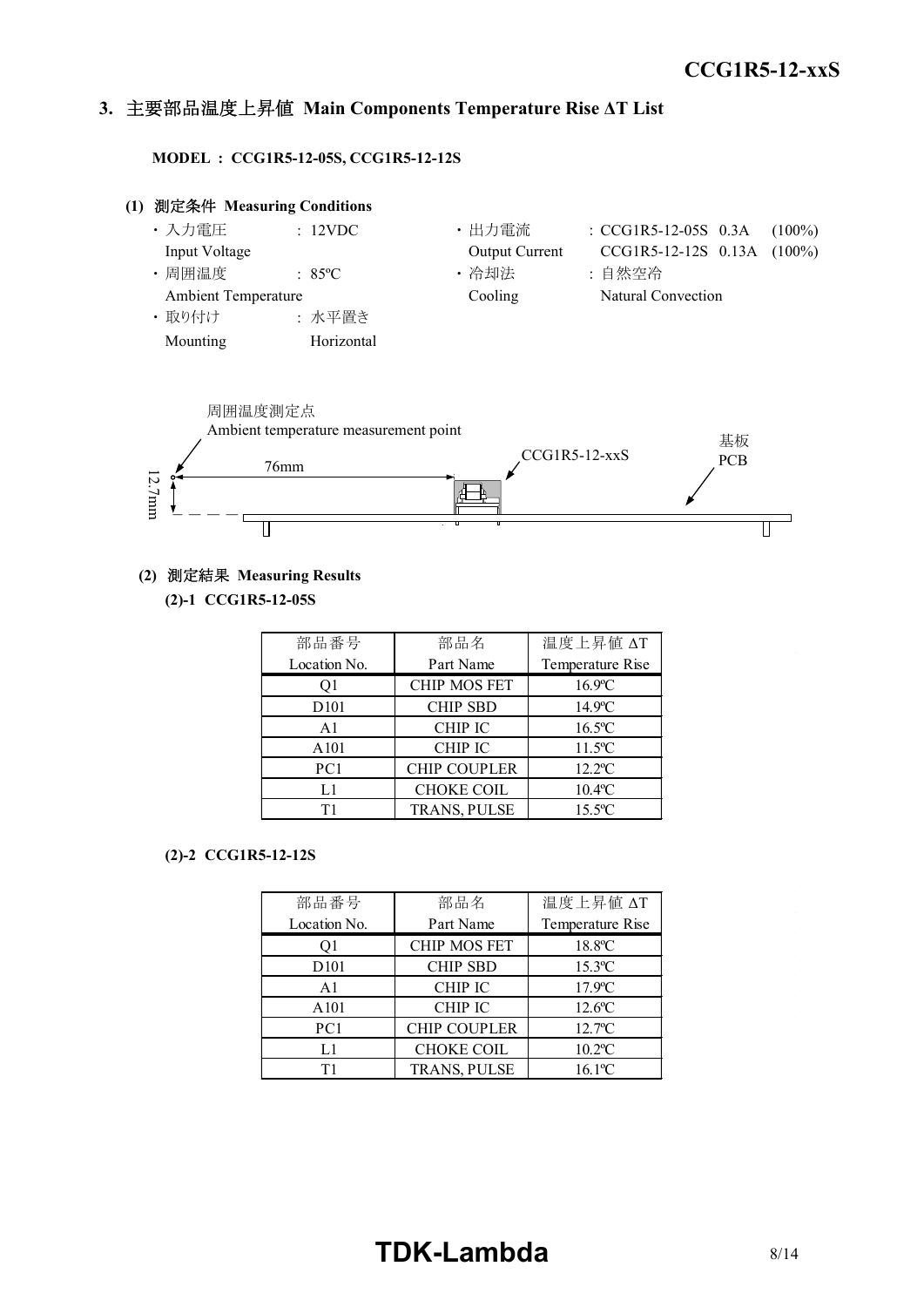### **4.** アブノーマル試験 **Abnormal Test**

**MODEL : CCG1R5-12-05S, CCG1R5-12-12S**

#### **(1)** 試験条件 **Test Conditions**

| ・入力電圧                      | : 18VDC           |                   |
|----------------------------|-------------------|-------------------|
| Input Voltage              |                   |                   |
| ・出力電流                      | : $CCG1R5-12-05S$ | $0.3A$ $(100\%)$  |
| Output Current             | $CCG1R5-12-12S$   | $0.13A$ $(100\%)$ |
| ・周囲温度                      | $: 25^{\circ}$ C  |                   |
| <b>Ambient Temperature</b> |                   |                   |

#### **(2)** 試験回路 **Test Circuit**



 $\cdot$  E $\pm$  - $\times$  (F1) : 3.15A (DC86V11CT 3.15A, SOC) Fuse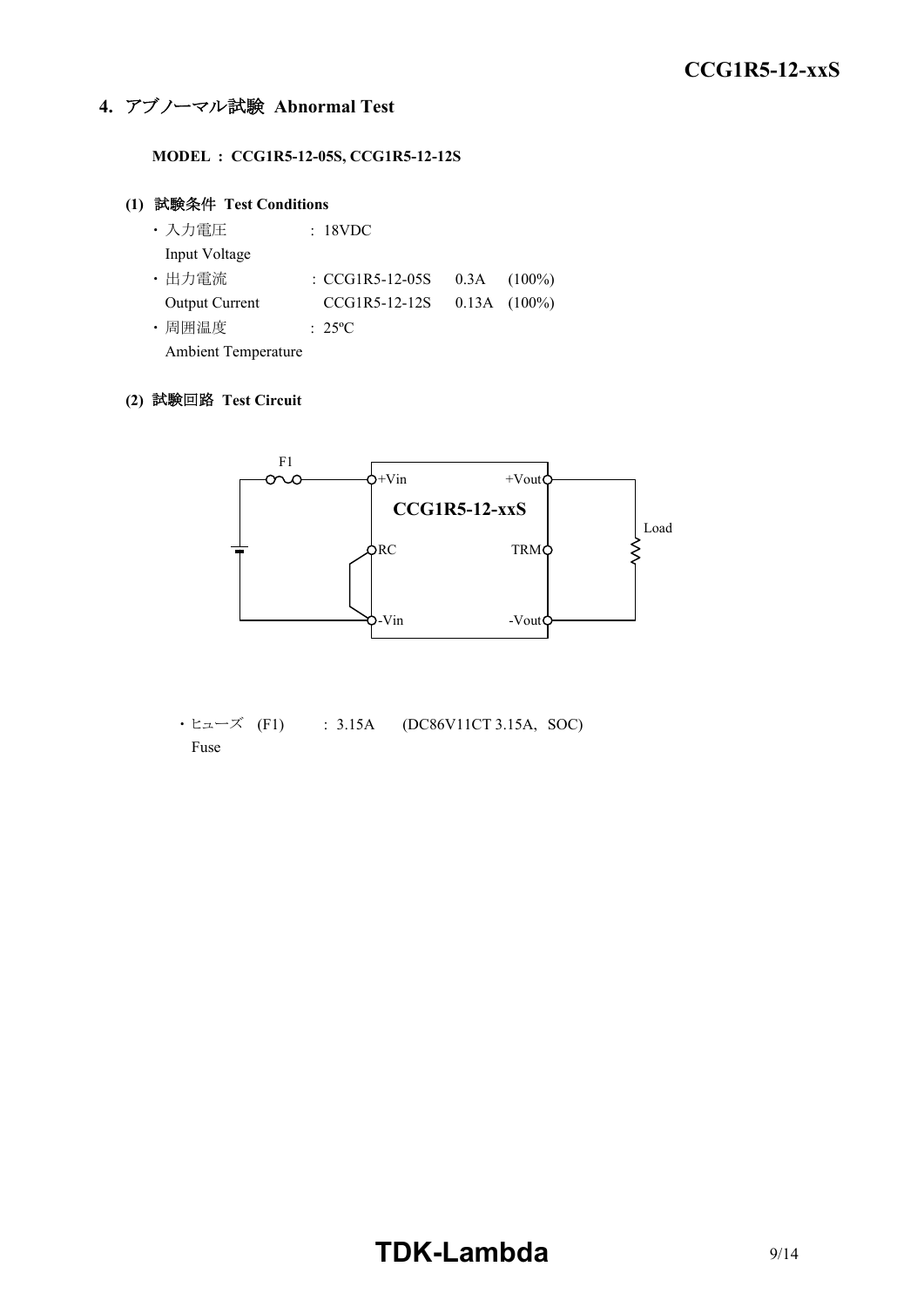#### **(3)** 試験結果 **Test Results**

## **(3)-1 CCG1R5-12-05S**

|                | (J)-1               | CCG1R5-12-055<br>(Da:Damaged)  |                    |                                                                             |          |              |             |         |                                                                                |             |                                                           |                                                 |                                           |                                   |           |                     |                                                                  |
|----------------|---------------------|--------------------------------|--------------------|-----------------------------------------------------------------------------|----------|--------------|-------------|---------|--------------------------------------------------------------------------------|-------------|-----------------------------------------------------------|-------------------------------------------------|-------------------------------------------|-----------------------------------|-----------|---------------------|------------------------------------------------------------------|
|                |                     | Test position                  |                    | Test<br>Test result<br>mode                                                 |          |              |             |         |                                                                                |             |                                                           |                                                 |                                           |                                   |           |                     |                                                                  |
|                |                     |                                |                    |                                                                             | $\rm{a}$ | $\rm b$      | $\mathbf c$ | $\rm d$ | $\mathbf{e}% _{B}=\mathbf{e}_{B}+\mathbf{e}_{B}+\mathbf{e}_{B}+\mathbf{e}_{B}$ | $\mathbf f$ | $\mathbf{g}$                                              | $\,$ h                                          | I                                         |                                   | k         |                     |                                                                  |
| No.            | 部品No.               | 試験端子                           | シ<br>$\equiv$<br>F | 才<br>$\begin{array}{c} \hline \end{array}$<br>プ<br>$\overline{\phantom{a}}$ |          | 発 発<br>火 煙 裂 |             | 破異赤     | 臭熱                                                                             | 破<br>損      | ヒ<br>ユ<br>$\begin{array}{c} \hline \end{array}$<br>ズ<br>断 | $\circ$<br>$\bar{\mathrm{V}}$<br>$\overline{P}$ | $\rm{O}$<br>$\mathbf C$<br>$\overline{P}$ | 出<br>力断                           | 変化なし      | そ<br>$\varphi$<br>他 | 記事                                                               |
|                | Location<br>No.     | Test<br>point                  | Short              | Open                                                                        | Fire     | Smoke        | Burst       | Smell   | Red hot                                                                        | Damaged     | Fuse blown                                                |                                                 |                                           | output<br>$\overline{\mathbf{a}}$ | No change | Others              | Note                                                             |
|                |                     | $D-S$                          | $\bullet$          |                                                                             |          |              |             |         |                                                                                |             | 0                                                         |                                                 |                                           | 0                                 |           |                     |                                                                  |
|                |                     | $\mathbf{D}\text{-}\mathbf{G}$ | $\bullet$          |                                                                             |          |              |             |         |                                                                                | Œ           | $\bullet$                                                 |                                                 |                                           | O                                 |           |                     | Da:A1,R35,SH1                                                    |
| $\mathbf{1}$   | Q1                  | $G-S$                          | ●                  |                                                                             |          |              |             |         |                                                                                |             |                                                           |                                                 |                                           | O                                 |           |                     |                                                                  |
|                |                     | D                              |                    | C                                                                           |          |              |             |         |                                                                                |             |                                                           |                                                 |                                           | Œ                                 |           |                     |                                                                  |
|                |                     | $\mathbf S$                    |                    | $\bullet$                                                                   |          |              |             |         |                                                                                |             |                                                           |                                                 |                                           | O                                 |           |                     |                                                                  |
|                |                     | ${\bf G}$                      |                    | $\bullet$                                                                   |          |              |             |         |                                                                                |             |                                                           |                                                 |                                           | $\bullet$                         |           |                     |                                                                  |
| 2              | D101                | $A-K$                          | ●                  |                                                                             |          |              |             |         |                                                                                |             |                                                           |                                                 | 0                                         |                                   |           |                     |                                                                  |
|                |                     | $A/K$                          |                    | 0                                                                           |          |              |             |         |                                                                                |             |                                                           |                                                 |                                           | O                                 |           |                     |                                                                  |
|                |                     | $1 - 2$                        | 0                  |                                                                             |          |              |             |         |                                                                                |             |                                                           |                                                 | O                                         |                                   |           | $\bullet$           | 出力電圧増加 Output voltage increase                                   |
|                |                     | $3 - 4$                        |                    |                                                                             |          |              |             |         |                                                                                |             |                                                           |                                                 |                                           | ●                                 |           |                     |                                                                  |
| 3              | PC1                 | 1<br>$\overline{2}$            |                    | 0                                                                           |          |              |             |         |                                                                                |             |                                                           |                                                 | Œ                                         |                                   |           | $\bullet$           | 出力電圧増加 Output voltage increase                                   |
|                |                     | 3                              |                    | O                                                                           |          |              |             |         |                                                                                |             |                                                           |                                                 |                                           |                                   |           | $\bullet$<br>●      | 出力電圧増加 Output voltage increase<br>出力電圧増加 Output voltage increase |
|                |                     | $\overline{4}$                 |                    | 0<br>0                                                                      |          |              |             |         |                                                                                |             |                                                           |                                                 | O<br>O                                    |                                   |           | $\bullet$           | 出力電圧増加 Output voltage increase                                   |
|                |                     |                                | $\bullet$          |                                                                             |          |              |             |         |                                                                                |             |                                                           |                                                 |                                           |                                   |           |                     |                                                                  |
| $\overline{4}$ | $\mathop{\rm L{1}}$ |                                |                    | 0                                                                           |          |              |             |         |                                                                                |             |                                                           |                                                 |                                           | ●                                 |           |                     |                                                                  |
|                |                     | $1 - 2$                        |                    |                                                                             |          |              |             |         |                                                                                |             | 0                                                         |                                                 |                                           | 0                                 |           |                     |                                                                  |
|                |                     | $2 - 3$                        | $\bullet$          |                                                                             |          |              |             |         |                                                                                |             |                                                           |                                                 | 0                                         |                                   |           |                     |                                                                  |
|                |                     | $3 - 4$                        |                    |                                                                             |          |              |             |         |                                                                                |             |                                                           |                                                 |                                           | O                                 |           |                     |                                                                  |
|                |                     | $5 - 6$                        | $\bullet$          |                                                                             |          |              |             |         |                                                                                |             |                                                           |                                                 |                                           |                                   | ●         |                     |                                                                  |
|                |                     | $6 - 7$                        | $\bullet$          |                                                                             |          |              |             |         |                                                                                |             |                                                           |                                                 | ●                                         |                                   |           |                     |                                                                  |
|                |                     | $7 - 8$                        | ●                  |                                                                             |          |              |             |         |                                                                                |             |                                                           |                                                 |                                           |                                   |           |                     |                                                                  |
|                |                     | $\mathbf{1}$                   |                    | ●                                                                           |          |              |             |         |                                                                                |             |                                                           |                                                 |                                           |                                   |           |                     |                                                                  |
| 5              | T <sub>1</sub>      | $\overline{c}$                 |                    | $\bullet$                                                                   |          |              |             |         |                                                                                |             |                                                           |                                                 |                                           | $\bullet$                         |           |                     |                                                                  |
|                |                     | 3                              |                    | ●                                                                           |          |              |             |         |                                                                                |             |                                                           |                                                 |                                           | $\bullet$                         |           |                     |                                                                  |
|                |                     | $\overline{\mathcal{A}}$       |                    | O                                                                           |          |              |             |         |                                                                                |             |                                                           |                                                 |                                           |                                   |           |                     |                                                                  |
|                |                     | 5                              |                    | ●                                                                           |          |              |             |         |                                                                                |             |                                                           |                                                 |                                           |                                   |           | $\bullet$           | 効率低下 Efficiency down                                             |
|                |                     | 6                              |                    | $\bullet$                                                                   |          |              |             |         |                                                                                |             |                                                           |                                                 |                                           |                                   |           | $\bullet$           | 効率低下 Efficiency down                                             |
|                |                     | $\overline{7}$                 |                    | ●                                                                           |          |              |             |         |                                                                                |             |                                                           |                                                 |                                           |                                   |           |                     | 効率低下 Efficiency down                                             |
|                |                     | $\,8\,$                        |                    | $\bullet$                                                                   |          |              |             |         |                                                                                |             |                                                           |                                                 |                                           |                                   |           | $\bullet$           | 効率低下 Efficiency down                                             |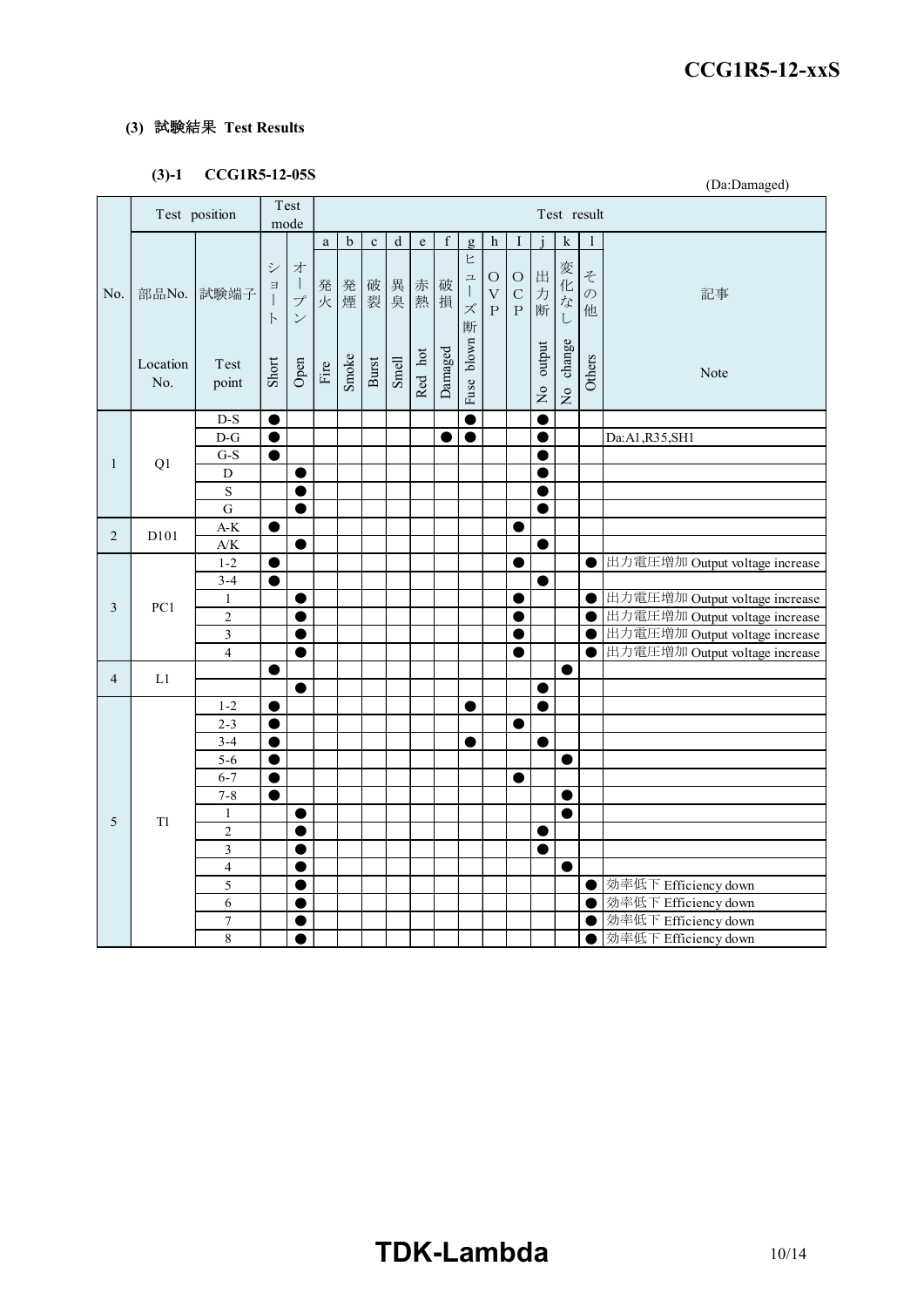#### **(3)-2 CCG1R5-12-12S**

(Da:Damaged)

|                |                 | Test position           |                                               | Test<br>Test result<br>mode                                    |                       |             |             |         |                                                                                |         |                                   |                                                   |                                           |                         |             |                     |                                |
|----------------|-----------------|-------------------------|-----------------------------------------------|----------------------------------------------------------------|-----------------------|-------------|-------------|---------|--------------------------------------------------------------------------------|---------|-----------------------------------|---------------------------------------------------|-------------------------------------------|-------------------------|-------------|---------------------|--------------------------------|
|                |                 |                         |                                               |                                                                | $\rm{a}$              | $\mathbf b$ | $\mathbf c$ | $\rm d$ | $\mathbf{e}% _{B}=\mathbf{e}_{B}+\mathbf{e}_{B}+\mathbf{e}_{B}+\mathbf{e}_{B}$ | f       | $\mathbf{g}$                      | $\boldsymbol{\mathrm{h}}$                         | I                                         |                         | $\mathbf k$ |                     |                                |
| No.            | 部品No.           | 試験端子                    | シ<br>$\equiv$<br>$\left  \right $<br>$\vdash$ | 才<br>$\overline{\phantom{a}}$<br>プ<br>$\overline{\phantom{a}}$ | 発                     | 発<br>火煙     | 破裂          | 異<br>臭  | 赤<br>熱                                                                         | 破<br>損  | E<br>ユ<br>$\mathcal{I}$<br>ズ<br>断 | $\mathcal O$<br>$\bar{\mathrm{V}}$<br>$\mathbf P$ | $\mathcal O$<br>$\overline{C}$<br>$\rm P$ | 出<br>力<br>断             | 変化なし        | そ<br>$\varphi$<br>他 | 記事                             |
|                | Location<br>No. | Test<br>point           | Short                                         | Open                                                           | $\operatorname{Fire}$ | Smoke       | Burst       | Smell   | Red hot                                                                        | Damaged | Fuse blown                        |                                                   |                                           | output<br>$\frac{1}{2}$ | No change   | Others              | Note                           |
|                |                 | $D-S$                   | $\bullet$                                     |                                                                |                       |             |             |         |                                                                                |         | 0                                 |                                                   |                                           | e                       |             |                     |                                |
|                |                 | $D-G$                   | $\bullet$                                     |                                                                |                       |             |             |         |                                                                                |         | 0                                 |                                                   |                                           | C                       |             |                     | Da:A1,R35,SH1                  |
| $\mathbf{1}$   | Q1              | $G-S$                   | $\bullet$                                     |                                                                |                       |             |             |         |                                                                                |         |                                   |                                                   |                                           | C                       |             |                     |                                |
|                |                 | D                       |                                               | $\bullet$                                                      |                       |             |             |         |                                                                                |         |                                   |                                                   |                                           |                         |             |                     |                                |
|                |                 | S<br>$\overline{G}$     |                                               |                                                                |                       |             |             |         |                                                                                |         |                                   |                                                   |                                           | Œ                       |             |                     |                                |
|                |                 | $A-K$                   | ●                                             |                                                                |                       |             |             |         |                                                                                |         |                                   |                                                   | ●                                         |                         |             |                     |                                |
| $\overline{2}$ | D101            | $\mathbf{A/K}$          |                                               | ●                                                              |                       |             |             |         |                                                                                |         |                                   |                                                   |                                           | C                       |             |                     |                                |
|                |                 | $1 - 2$                 | O                                             |                                                                |                       |             |             |         |                                                                                |         |                                   |                                                   |                                           |                         |             | $\bullet$           | 出力電圧増加 Output voltage increase |
|                |                 | $3 - 4$                 | ●                                             |                                                                |                       |             |             |         |                                                                                |         |                                   |                                                   |                                           | C                       |             |                     |                                |
| 3              | PC1             | $\mathbf{1}$            |                                               |                                                                |                       |             |             |         |                                                                                |         |                                   |                                                   |                                           |                         |             | $\bullet$           | 出力電圧増加 Output voltage increase |
|                |                 | $\overline{2}$          |                                               | ●                                                              |                       |             |             |         |                                                                                |         |                                   |                                                   |                                           |                         |             | 0                   | 出力電圧増加 Output voltage increase |
|                |                 | 3                       |                                               |                                                                |                       |             |             |         |                                                                                |         |                                   |                                                   |                                           |                         |             | $\bullet$           | 出力電圧増加 Output voltage increase |
|                |                 | $\overline{4}$          |                                               | O                                                              |                       |             |             |         |                                                                                |         |                                   |                                                   |                                           |                         |             | $\bullet$           | 出力電圧増加 Output voltage increase |
| $\overline{4}$ | L1              |                         |                                               |                                                                |                       |             |             |         |                                                                                |         |                                   |                                                   |                                           |                         |             |                     |                                |
|                |                 |                         |                                               | $\bullet$                                                      |                       |             |             |         |                                                                                |         |                                   |                                                   |                                           | C                       |             |                     |                                |
|                |                 | $1 - 2$                 | Œ                                             |                                                                |                       |             |             |         |                                                                                |         | 0                                 |                                                   |                                           | О                       |             |                     |                                |
|                |                 | $2 - 3$<br>$3 - 4$      | $\blacksquare$                                |                                                                |                       |             |             |         |                                                                                |         |                                   |                                                   | O                                         | e                       |             |                     |                                |
|                |                 | $5 - 6$                 |                                               |                                                                |                       |             |             |         |                                                                                |         |                                   |                                                   |                                           |                         |             |                     |                                |
|                |                 | $6 - 7$                 | 0                                             |                                                                |                       |             |             |         |                                                                                |         |                                   |                                                   | e                                         |                         |             |                     |                                |
|                |                 | $7 - 8$                 | $\bullet$                                     |                                                                |                       |             |             |         |                                                                                |         |                                   |                                                   |                                           |                         | ●           |                     |                                |
|                |                 | 1                       |                                               |                                                                |                       |             |             |         |                                                                                |         |                                   |                                                   |                                           |                         | e           |                     |                                |
| 5              | T <sub>1</sub>  | $\overline{c}$          |                                               |                                                                |                       |             |             |         |                                                                                |         |                                   |                                                   |                                           | O                       |             |                     |                                |
|                |                 | $\overline{3}$          |                                               | ●                                                              |                       |             |             |         |                                                                                |         |                                   |                                                   |                                           | $\bullet$               |             |                     |                                |
|                |                 | $\overline{\mathbf{4}}$ |                                               |                                                                |                       |             |             |         |                                                                                |         |                                   |                                                   |                                           |                         | ●           |                     |                                |
|                |                 | 5                       |                                               |                                                                |                       |             |             |         |                                                                                |         |                                   |                                                   |                                           |                         |             | $\bullet$           | 効率低下 Efficiency down           |
|                |                 | 6                       |                                               |                                                                |                       |             |             |         |                                                                                |         |                                   |                                                   |                                           |                         |             | C                   | 効率低下 Efficiency down           |
|                |                 | $\overline{7}$          |                                               |                                                                |                       |             |             |         |                                                                                |         |                                   |                                                   |                                           |                         |             | C                   | 効率低下 Efficiency down           |
|                |                 | 8                       |                                               |                                                                |                       |             |             |         |                                                                                |         |                                   |                                                   |                                           |                         |             | e                   | 効率低下 Efficiency down           |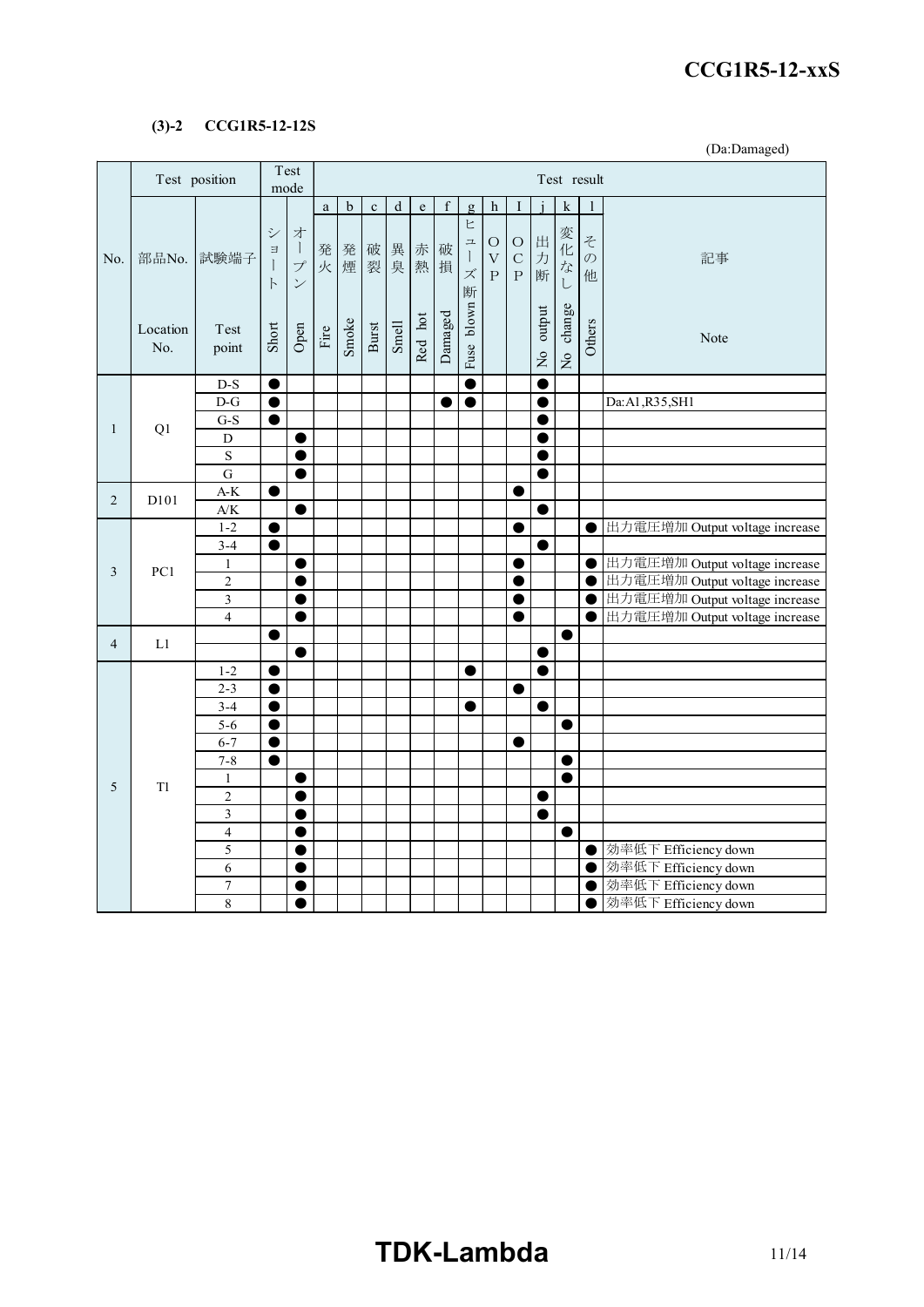### **5.** ノイズシミュレート試験 **Noise Simulate Test**

**MODEL : CCG1R5-12-03S, CCG1R5-12-15S**

|  | (1) 使用装置 Equipment Used                             |  |                              |         |                    |                       |                              |
|--|-----------------------------------------------------|--|------------------------------|---------|--------------------|-----------------------|------------------------------|
|  | ・ ノイズシミュレーター ___ : INS-AX2-450TH                    |  |                              |         | (Noise Laboratory) |                       |                              |
|  | Noise Simulator                                     |  |                              |         |                    |                       |                              |
|  | · カップリングクランプ : CA-805B                              |  |                              |         | (Noise Laboratory) |                       |                              |
|  | Coupling Clamp                                      |  |                              |         |                    |                       |                              |
|  | (2) 供試電源台数 The number of D.U.T. (Device Under Test) |  |                              |         |                    |                       |                              |
|  | $\cdot$ CCG1R5-12-03S                               |  | : $1 \oplus (1 \text{unit})$ |         |                    | $\cdot$ CCG1R5-12-15S | : $1 \oplus (1 \text{unit})$ |
|  | (3) 試験条件 Test Conditions                            |  |                              |         |                    |                       |                              |
|  | ・入力電圧                                               |  | : 12VDC                      |         |                    |                       |                              |
|  | Input Voltage                                       |  |                              |         |                    |                       |                              |
|  | ・出力電圧                                               |  | : 定格                         |         |                    |                       |                              |
|  | Output Voltage                                      |  | Rated                        |         |                    |                       |                              |
|  | · 出力電流                                              |  | $\therefore$ CCG1R5-12-03S   |         | 0A,0.4A            | $(0\%, 100\%)$        |                              |
|  | <b>Output Current</b>                               |  | CCG1R5-12-15S                |         | 0A, 0.1A           | $(0\%, 100\%)$        |                              |
|  | ・極性                                                 |  | $+$ , $-$                    |         |                    |                       |                              |
|  | Polarity                                            |  |                              |         |                    |                       |                              |
|  | ・ノイズ電圧                                              |  | : 入力ポート                      | 2kV     |                    | 信号ポート                 | 0.75kV                       |
|  | Noise Level                                         |  | Input Port 2kV,              |         |                    | Signal Port           | 0.75kV                       |
|  | ・印加モード                                              |  | : 入力ポート ノーマル、                |         |                    | 信号ポート                 | コモン                          |
|  | Mode                                                |  | <b>Input Port</b>            | Normal, |                    | Signal Port           | Common                       |
|  | ・パルス幅                                               |  | $: 50 - 1000$ ns             |         |                    |                       |                              |
|  | Pulse Width                                         |  |                              |         |                    |                       |                              |
|  | ・トリガ選択                                              |  | : Line                       |         |                    |                       |                              |
|  | <b>Trigger Select</b>                               |  |                              |         |                    |                       |                              |
|  | ·周囲温度                                               |  | $: 25^{\circ}C$              |         |                    |                       |                              |
|  | Ambient Temperature                                 |  |                              |         |                    |                       |                              |

#### **(4)** 判定条件 **Acceptable Conditions**

1.試験中、5%を超える出力電圧の変動のない事

The regulation of output voltage must not exceed 5% of initial value during test.

2.試験後の出力電圧は初期値から変動していない事

The output voltage must be within the regulation of specification after the test.

3.発煙・発火のない事

Smoke and fire are not allowed.

#### **(5)** 試験回路 **Test Circuit**

A. 入力ポート(+Vin、-Vin)に規定のインパルス・ノイズをノーマルモードで印加する Apply the specified Impulse Noise to the Input Ports(+Vin, -Vin) with Normal Mode.

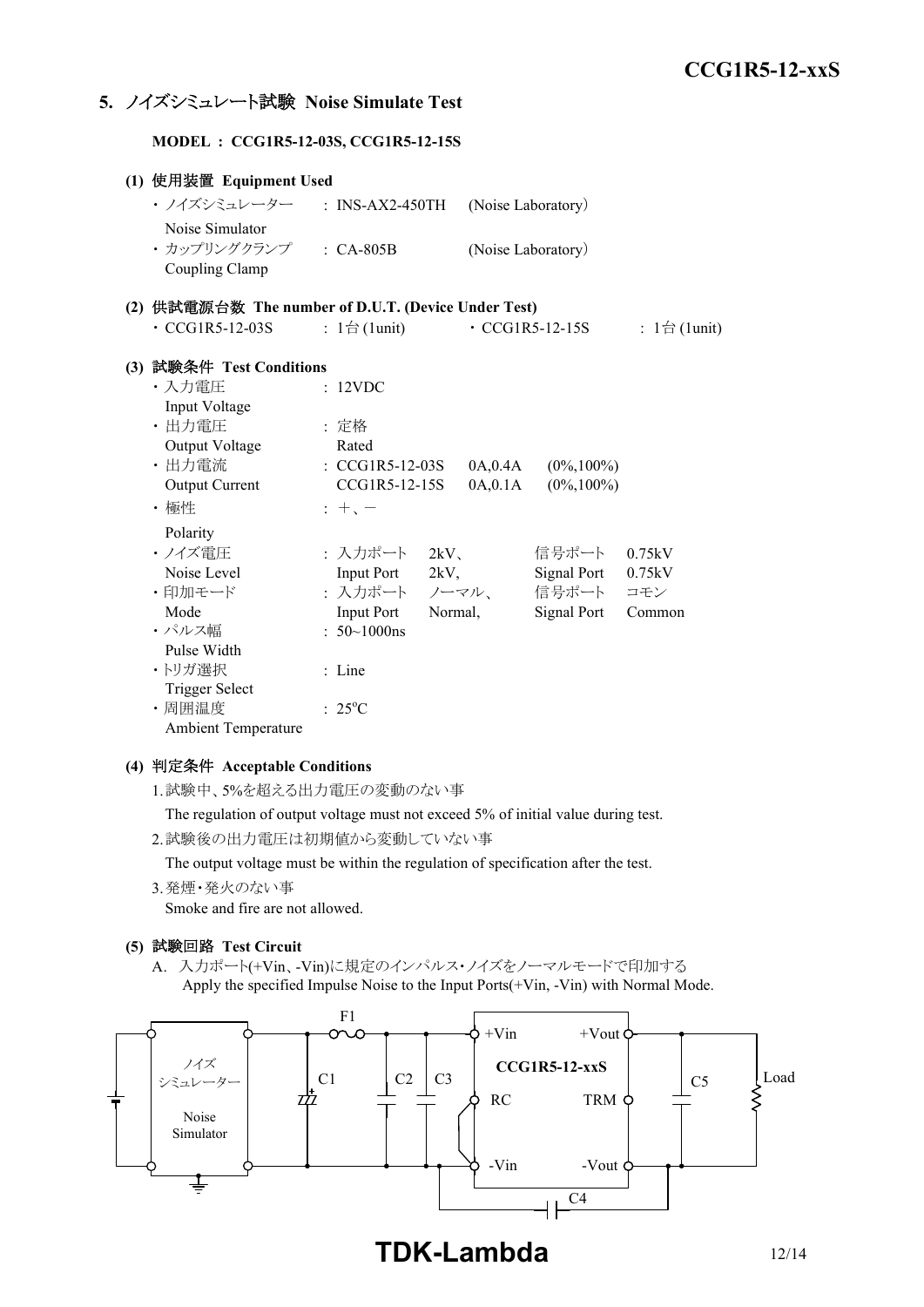*INSTRUCTION MANUAL* B. 信号ポート(RC、-Vin、TRM、+Vout、-Vout)に規定のインパルス・ノイズをコモンモードで印加する Apply the specified Impulse Noise to the Signal Ports(RC,-Vin,TRM,+Vout,-Vout) with Common Mode.



- ・ 電解コンデンサ (C1) : 25V 47μF (ELXZ250ELL470MFB5D, Nippon Chemi-Con) Electrolytic Cap. ・ セラミックコンデンサ (C2, C3) : 25V 10μF (C3216X7R1E106K, TDK) Ceramic Cap. ・ セラミックコンデンサ (C4) : 2kV 1000pF (C4520X7R3D102K, TDK) Ceramic Cap. ・ セラミックコンデンサ (C5) : 25V 10μF (C3216X7R1E106K, TDK) Ceramic Cap  $\cdot$  ヒューズ (F1) : 3.15A (DC86V11CT 3.15A, SOC) Fuse
- **(6)** 試験結果 **Test Results**

合格 **OK**